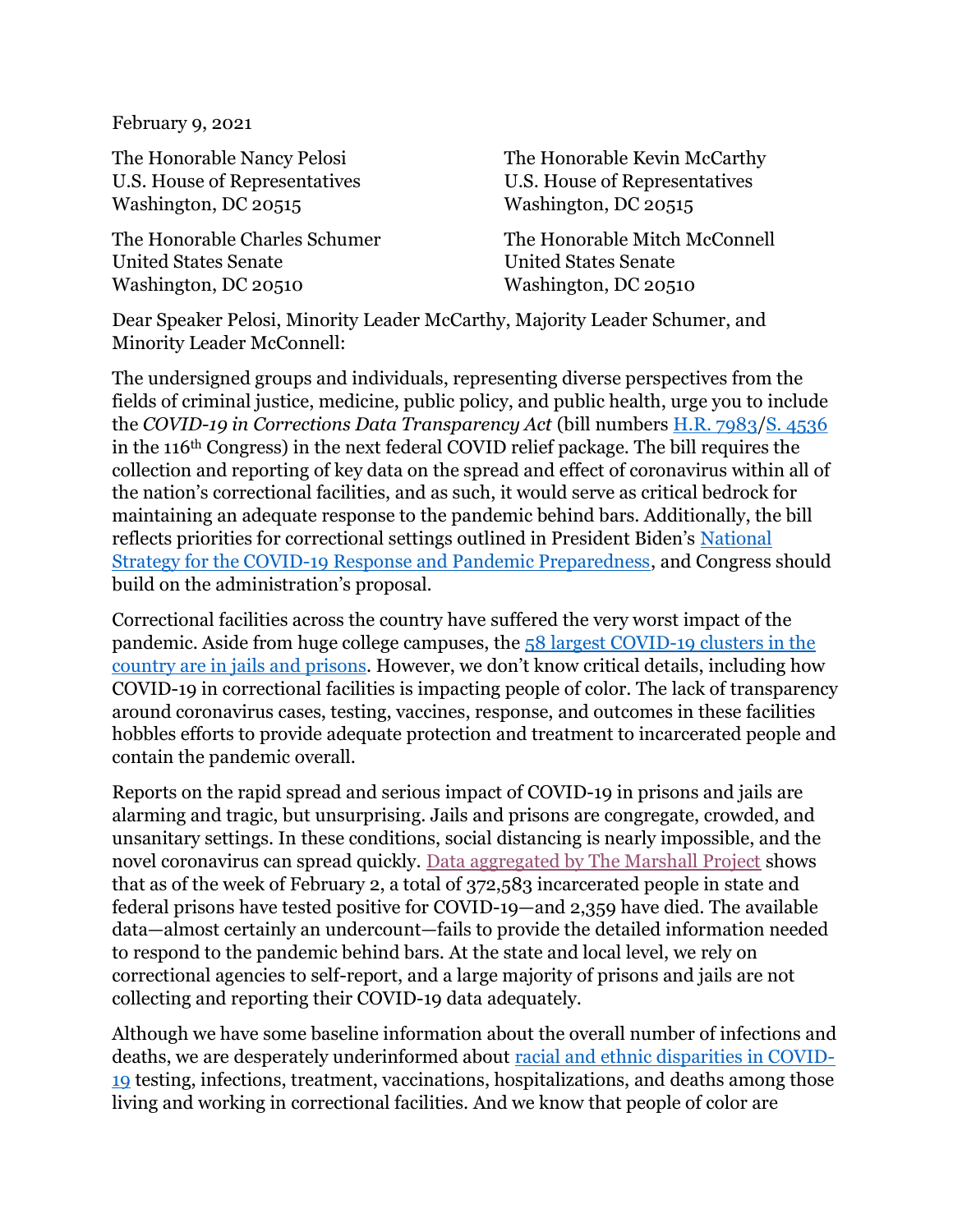significantly overrepresented in jail and prison populations. These same groups also suffer disproportionately from a higher rate of chronic health conditions that predispose people to worse outcomes, including death, from COVID-19. We cannot determine the full extent of disparities around the virus until we have data from these facilities broken down by race, ethnicity, and other demographic characteristics.

The COVID in Corrections Data Transparency Act addresses the aforementioned gaps in data by requiring the collection and reporting of critical weekly information about COVID-19 in jails, prisons, juvenile facilities, and other correctional facilities by:

- Requiring the collection and public reporting by BOP, USMS, and state and local correctional facilities of key COVID-19 data on testing, test results, vaccinations, treatment, use of quarantine and isolation, hospitalization, and case outcomes;
- Mandating data disaggregation by sex, sexual orientation, gender identity, age, race, ethnicity, disability, and geography;
- Directing the CDC to compile all data reported by BOP, USMS, and state and local correctional facilities in a monthly report to Congress; and
- Subjecting states to a noncompliance penalty in the form of a 10% reduction in future Byrne JAG funding.

For the reasons outlined above, we urge you to include this critical legislation in the next COVID relief package. The situation in our nation's correctional facilities is untenable and must be a core focus of federal efforts to protect the health of all Americans, and we stand ready to support your efforts in these difficult times.

cc:

Rep. Steny Hoyer Rep. James Clyburn Rep. Katherine Clark Rep. Hakeem Jeffries Rep. Steve Scalise Rep. Liz Cheney Rep. Gary Palmer Sen. Dick Durbin Sen. Patty Murray Sen. John Thune Sen. John Barrasso

Sincerely,

A Little Piece of Light American Civil Liberties Union American Public Health Association American-Arab Anti-Discrimination Committee (ADC) Center for Children's Law and Policy